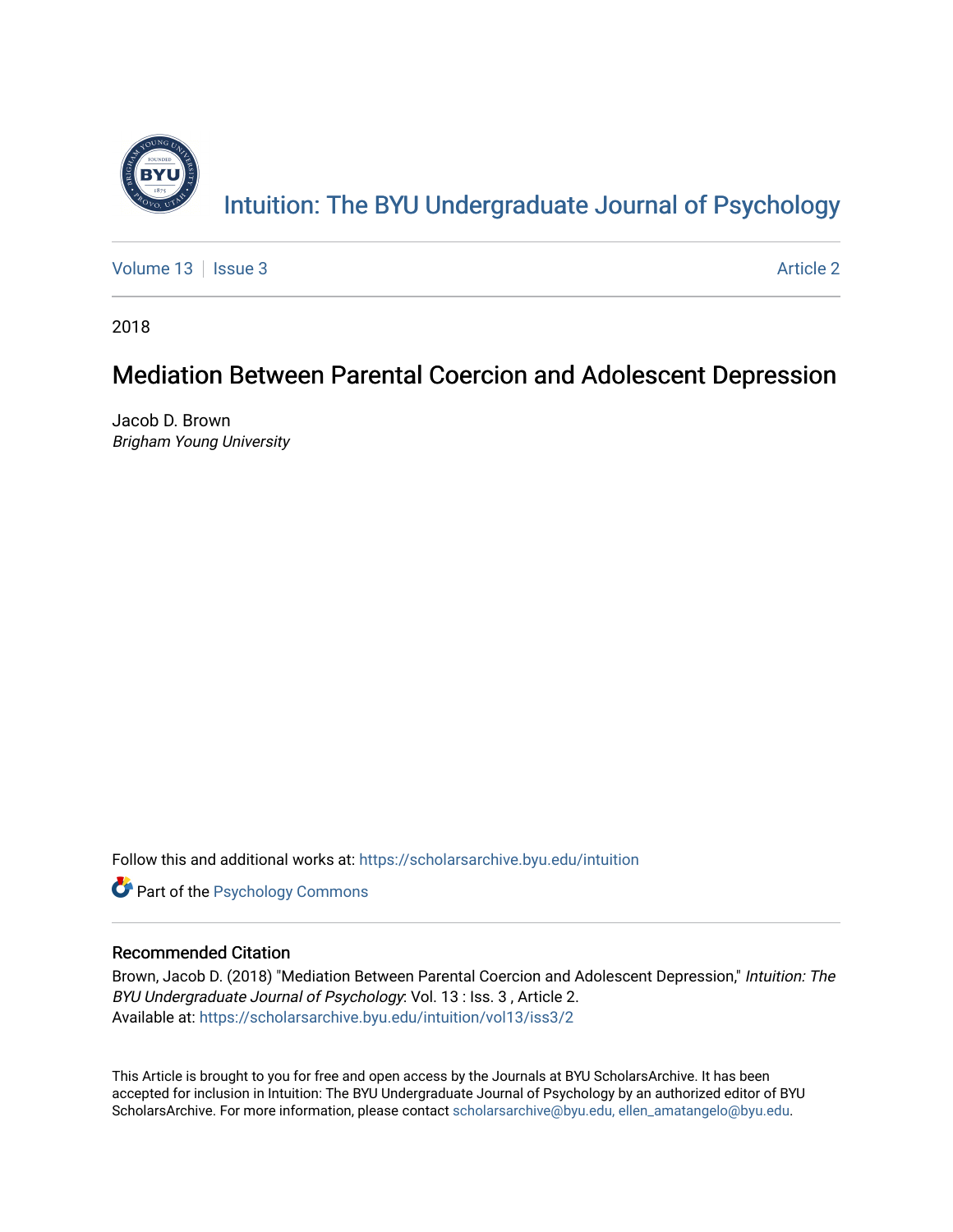Mediation Between Parental Coercion and Adolescent Depression

Jacob Brown

Brigham Young University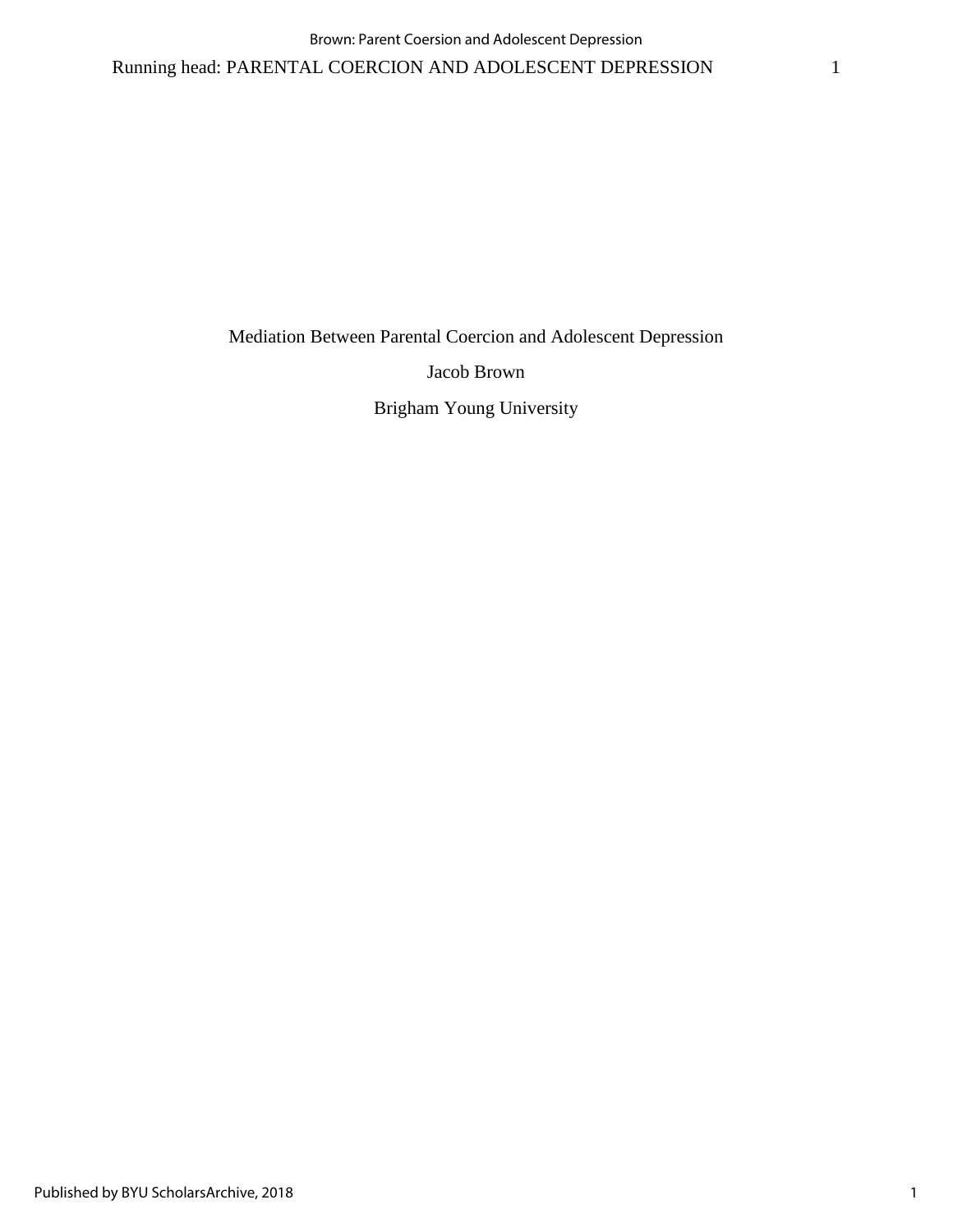### Abstract

In the present literature review, the relationships between parental coercion and adolescent depression are discussed in greater detail. Parental coercion and adolescent depression are suggested to be linked by the mediating factors of adolescent self-esteem, cognitive style, and vulnerable mood. In light of the Symbolic Interaction Model as well as the "Looking-Glass Self" Model, perceived parental coercion may result in lower adolescent self-esteem, which acts as a negative cognitive bias or style. It is hypothesized that low self-esteem, which may be caused by parental coercion, may play a prominent role in adolescent depression, because lowself-esteem creates a negative cognitive lens through which all human interaction is interpreted, leaving the individual vulnerable to depressive mood-states.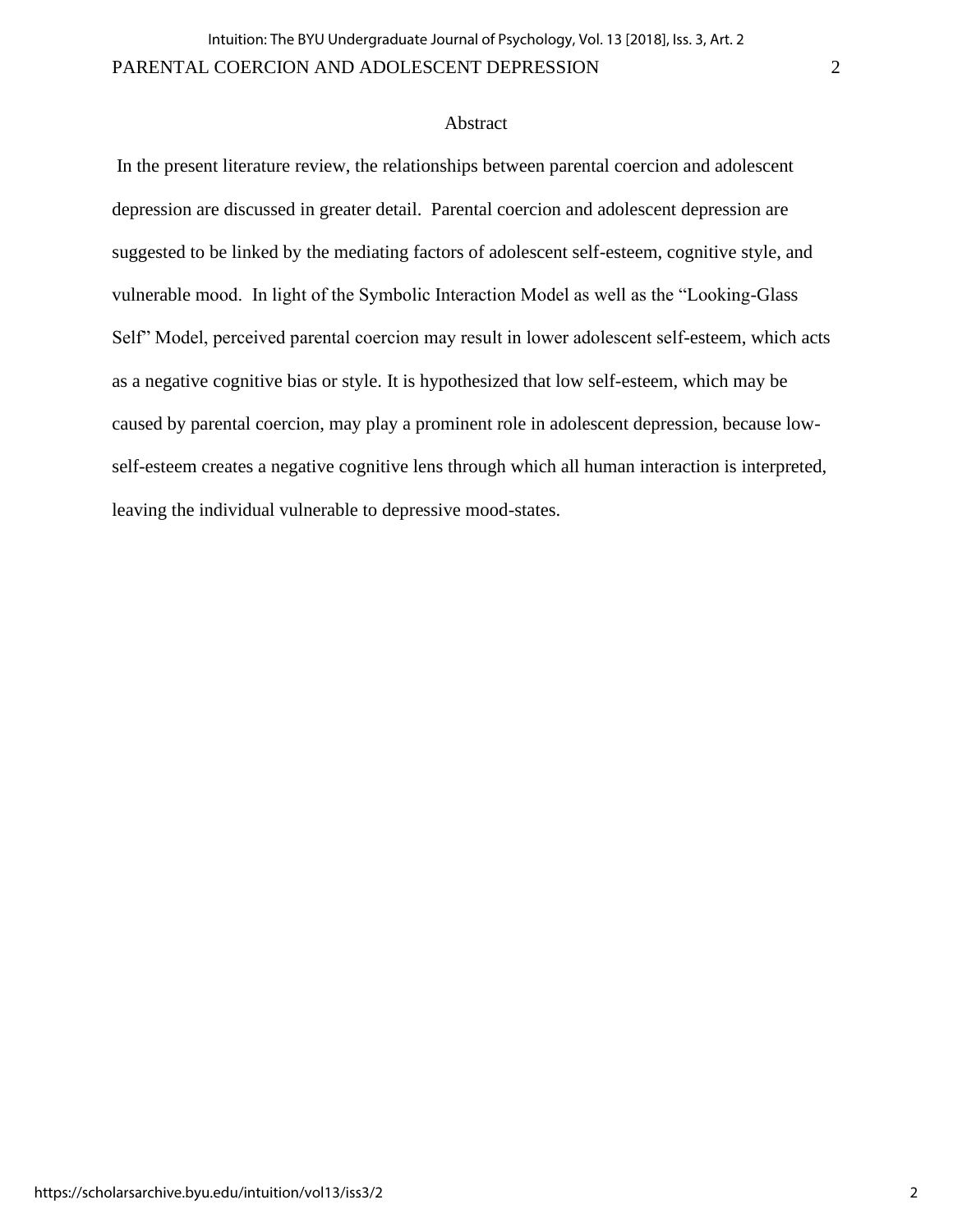Mediation between Parental Coercion and Adolescent Depression

A child's perceived relationship with his or her parent and this relationship's effect on mental health has received substantial attention and focus in the academic world (McAdams, et al., 2017; Meadows, Brown, & Elder, 2006). Studies show thatlevel of parental support and control as perceived by the child may have a lasting impact on a child's mental health and wellbeing (Birkeland, Melkevik, Holsen, & Wold, 2012). Low support and high psychological control (coercion) has repeatedly been shown to be highly correlated with parent-child conflict and various symptoms associated with manifestations of depression (Barber, Stolz, & Olsen, 2005; Kaslow, Deering, & Racusin, 1994). Although the link between perceived strain in the parent-child relationship and adolescent depression has been firmly established (Ge, Best, Conger, & Simons 1996; Jenkins, Goodness, & Buhrmester, 2002), a child's perception of that relationship and the possibility of resultant depression are actually separated by several mediating factors.

Low self-esteem in adolescence, which may be caused by parental coercion and lack of parental support and affection, plays a prominent role in the development of adolescent depression. Low self-esteem may lead to negative cognitive biases that act as an inherently negative, depressive lens through which all human experience is interpreted. Understanding this relationship may lead to a greater focus on family environment and parent-child relationships in future preventative action. A more detailed discussion of insights and relationships between the parent-child relationship and self-esteem, the effect of low self-esteem on the development of negative cognitive styles and biases, and the resultant vulnerability towards depressive symptomology will follow in the proceeding pages.

### **The Parent-Child Relationship and the Development of Self-Esteem**

3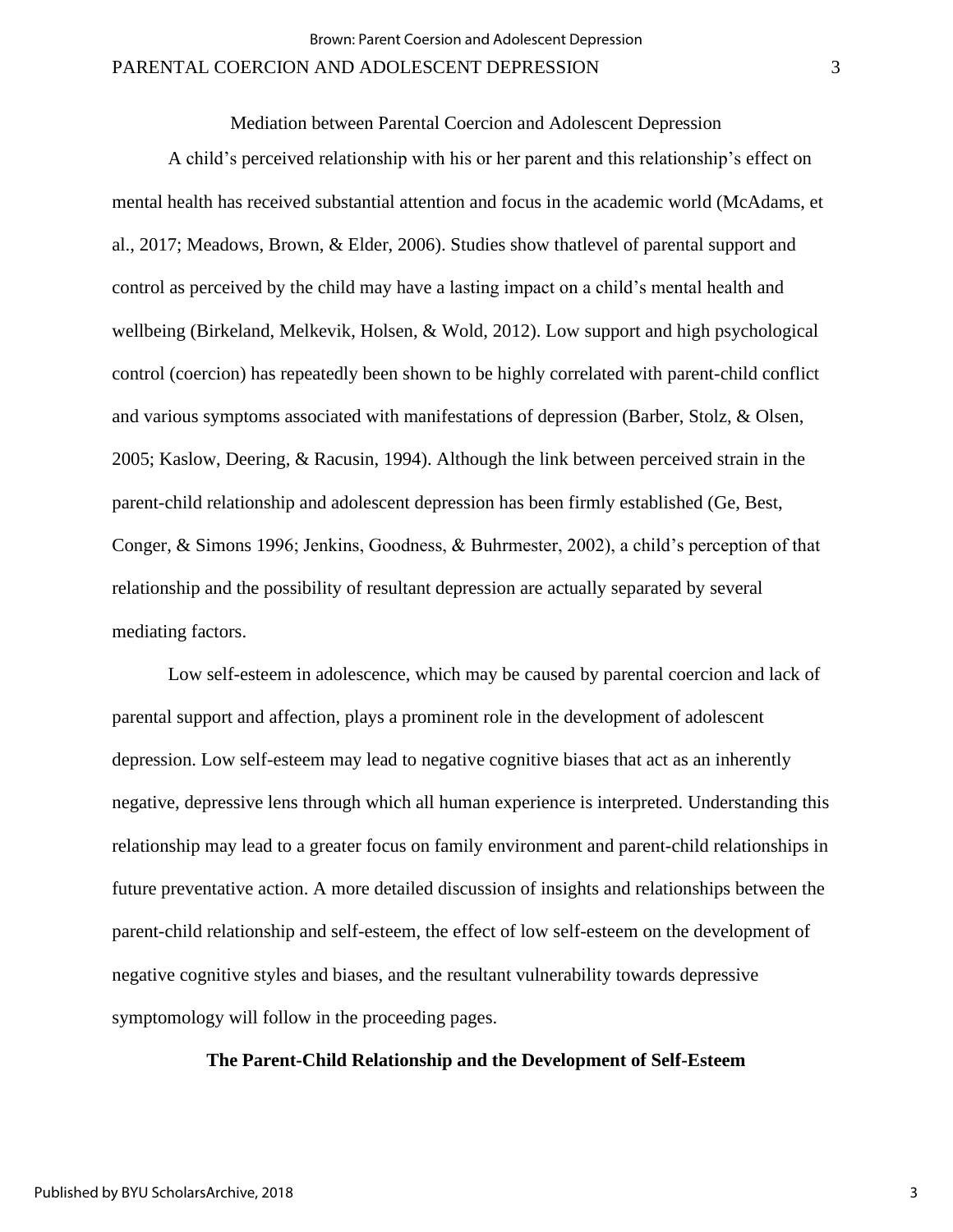Although a child's development of self-concept is influenced by many factors, parental influence has been shown to be an important element in the child's development of self-esteem (Boudreault-Boucard, et al., 2013; Conger, et al., 1997; McAdams, et al., 2017; Plunkett, et al., 2007). According to the attachment theory model (Holmes, 1993), beginning in infancy, children must develop an attachment to at least one primary caregiver in order for successful development to occur (p. 69). Children rely on this attachment for physical and emotional support. While attachment to a caregiver is universal, the nature of the resultant relationship is as diverse as the natures of the individual caregivers. Caregiver behavior and responsiveness plays a large role in the child's development of thought, belief, and resultant behavior (Mercer, 2006). The SI model shows the necessity of this arch-relationship is in a child's development of self-esteem.

### **Symbolic Interactionism and Self-Esteem**

While a lack of parental support and affection and the use of parental psychological control influence many aspects of a child's developing global perception and mental health, the effect of parental support and control on adolescent self-esteem has been thoroughly demonstrated (Boudreault-Boucard, et al., 2013; Conger, Conger, & Scaramella, 1997; McAdams, et al., 2017; Plunkett, Henry, Robinson, Behnke, & Falcon III, 2007). Self-esteem can be defined as the inherent beliefs one holds about his or her own value and competence (James, 1985; Rosenberg, 1965). The association of the parent-child relationship with selfesteem can be explained by the theory of symbolic interaction (SI), which states that human interaction and the development of shared symbols (or understanding) serve as the cause for all human action and belief (Mead, 1934; Mann, 2008). Charon (2004) notes that the focus of the SI model is not primarily on individuals or the social environment so much as on the interaction that takes place between them. According to this model, human beings bring their own perceptions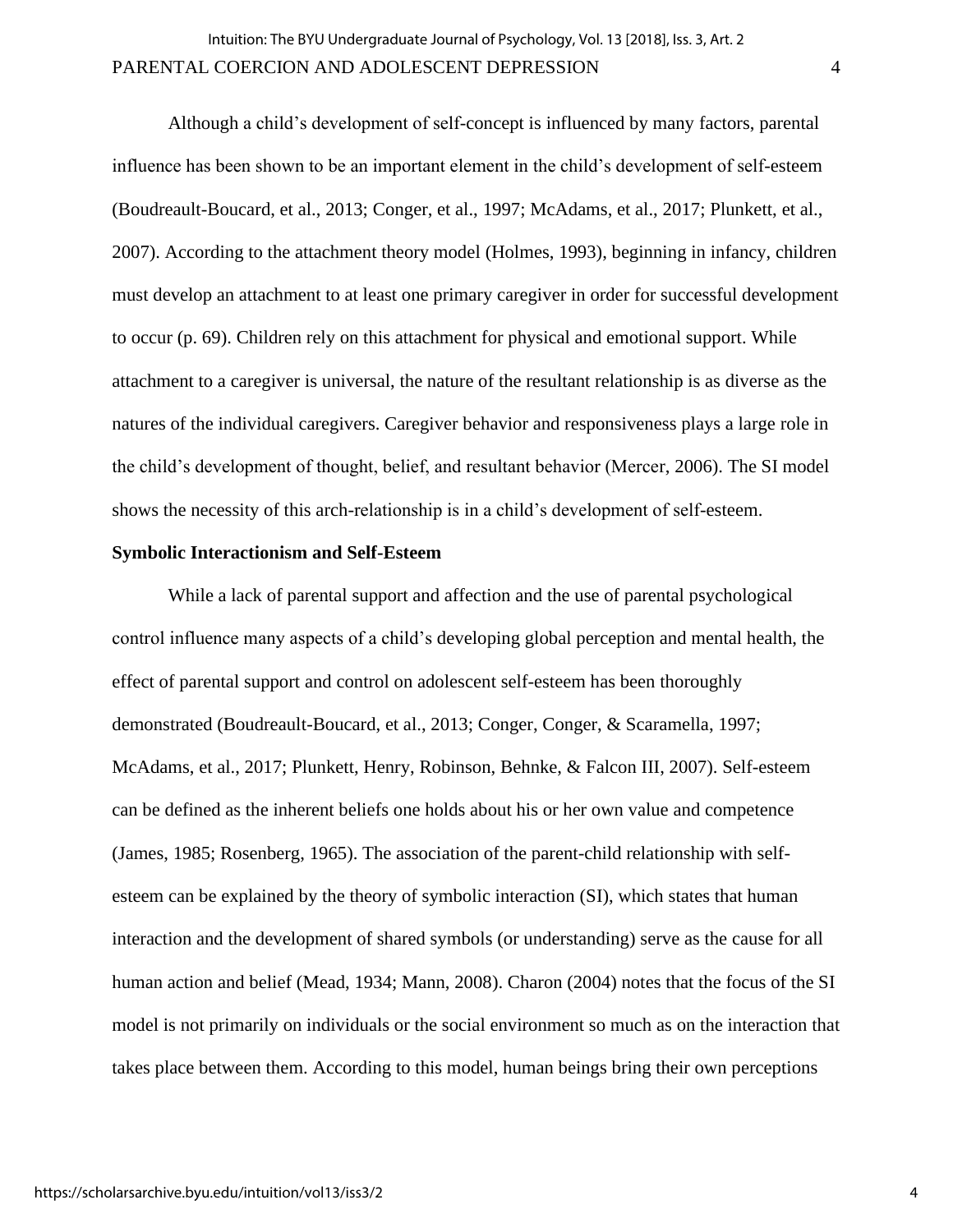into an interaction, making the cause of human behavior and belief a synergy between the social environment and the individual—not one or the other (Charon, 2004, p. 31). Plunkett, et al. (2007) drew on this idea, as well as Cooley's (1902) "looking-glass self" to explain that, similar to the same way we see a physical reflection of ourselves in water, self-definition takes place as our identity (manifested through personality, behavior, etc.) is reflected off other individuals with whom we come in contact. In other words, identity, as well as perceived self-worth, are defined by the individual through the medium of perception in his or her interpersonal relationships. It follows that if interpersonal feedback is positive and constructive in nature—if individuals perceive themselves as being held in high-esteem by others—their own self-esteem will be higher as well. If, on the other hand, the individual perceives low esteem from others, a low sense of self-esteem may result. Such introjection may explain the correlation between parental lack of caring and affection, parental psychological control, and an adolescent's low self-esteem (p. 176). .

Confirming such a model, parent-child relationships have been shown to have substantial impact on a child's self-concept, self-esteem (McAdams, et al., 2017), and mental health in adolescence (Plunkett, et al., 2007) and even beyond (Birkeland, et al., 2012). While self-esteem has been shown to be somewhat inheritable (McAdams, et al., 2017), studies indicate that parental approval, signs of affection, support, and expressiveness—in other words positive feedback from primary caregivers—are positively correlated to high self-esteem in adolescence, and negatively correlated to depressive symptoms (McAdams, et al., 2017). Other studies support this trend, showing that high levels of parental psychological control (Boudreault-Boucard, et al., 2013; Oliver & Paull, 1995), verbal abuse (Johnson, et al., 2001), a perceived lack of affection (Oliver & Paull, 1995), etc. (i.e. negative feedback from primary caregivers)

5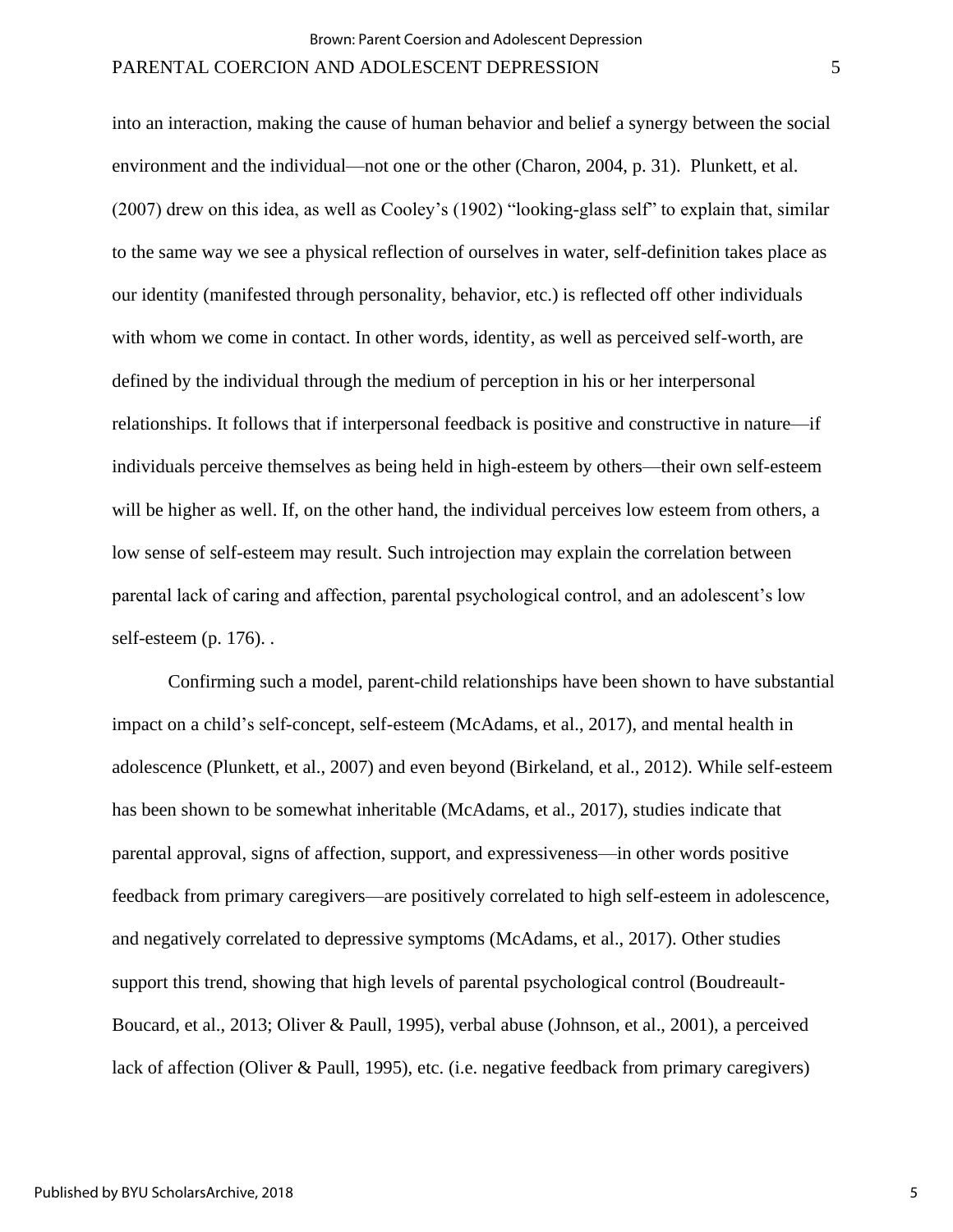positively correlates to low self-esteem, and/or pathogenic mentalities in adolescence as well as during the transition to adulthood (Oliver & Paull, 1995).

### **Long-Term Effects of Self-Esteem Developed during Adolescence**

It is important to note here the long-range effects of the self-esteem developed at an early age. Gibb, et al. (2006) indicate in their study that negative attributional styles "crystallize" during adolescence, and other research (Birkeland, et al., 2012) has shown that the self-esteem developed in adolescence is a significant indicator of perceived self-esteem after the transition into adulthood. As shown in Figure 1, individuals can be organized roughly into three categories: those who develop high self-esteem early in life are set on a trajectory of continual growth. Those who begin adolescence with slightly lower self-esteem experience a depressive downturn during the teenage years, but with time seem to regain what they have lost. Although people in this group tend to regain some level of self-esteem in early adulthood, they never reach the level of those who begin with a high level of self-esteem. The third category of those who begin adolescence with low self-esteem tend to remain chronically low, gradually losing even more. This group never gains a comparable level of self-esteem to that of the other two groups.

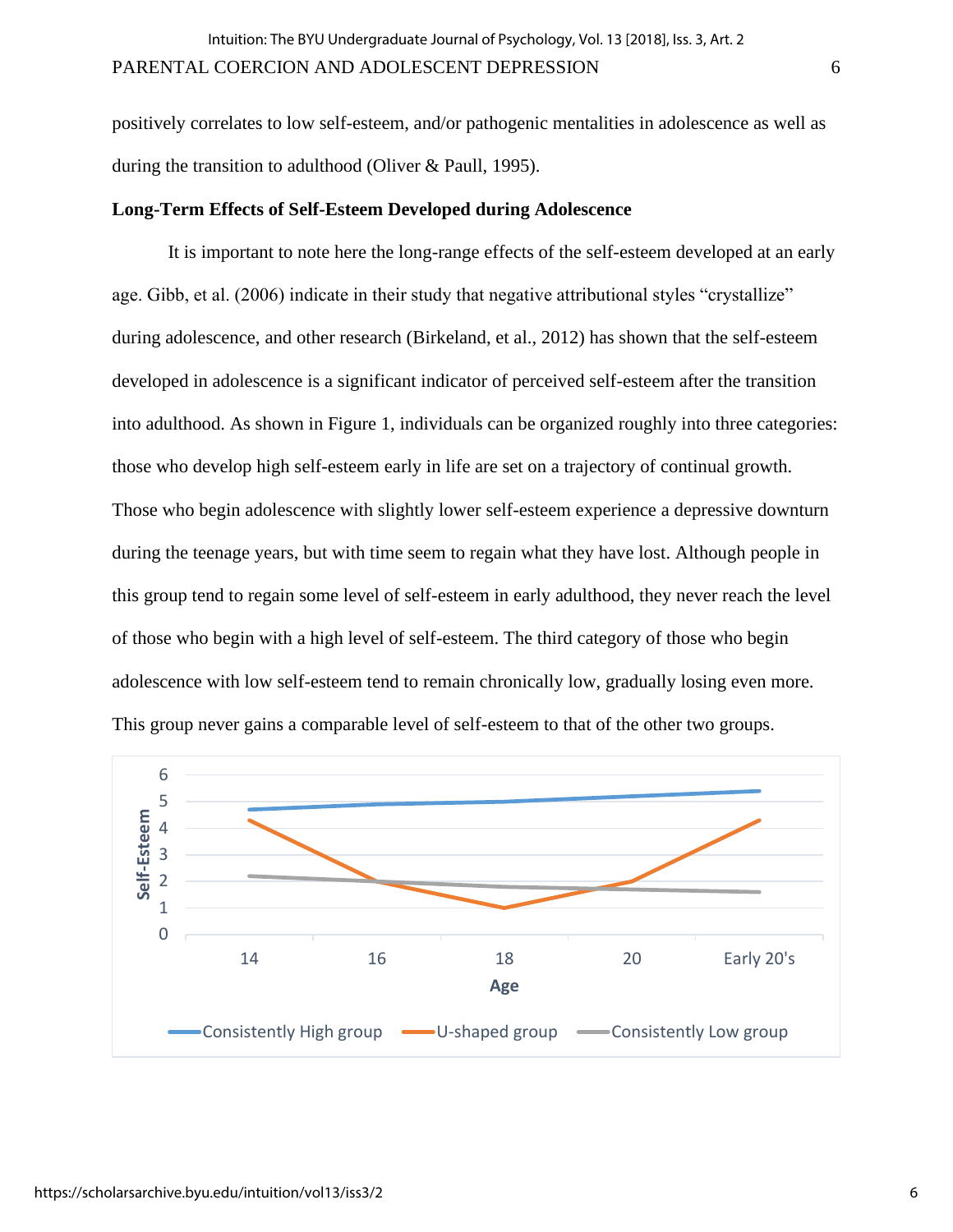*Figure 1.* Trajectories of self-esteem from ages 14 to 23. Adapted from "Trajectories of global self-esteem development during adolescence" by M. S. Birkeland, O. Melkevik, I. Holsen, and B. Wold, 2012, *Journal of Adolescence, 35*, 43-54. These and other such findings suggest that if self-esteem is correlated to depression, the parent-child relationship plays a critical role in subsequent depressive symptoms.

### **Self-Esteem and Depressive Mood**

Low self-esteem leads to depressive symptoms through the medium of mood. Perceived loss of self-esteem or life experiences perceived as negative, self-defining moments may lead to negative cognitive styles such as an introjective mood (Kopala-Sibley, & Zuroff, 2010) defined by Blatt, D'Afflitti, and Quinlan (1976) as pervasive and "intense feelings of inferiority, guilt, and worthlessness and by a sense that one has failed to live up to expectations and standards" (p. 383), or even negative changes in personality style such as the development of self-criticism (Kopala-Sibley, et al., 2015).

Although opinions differ as to their relationship from an etiological standpoint (Sowislo, et al., 2014), the correlation between self-esteem and depression has been thoroughly demonstrated (Plunkett, et al., 2007; Rieger, et al., 2016; Sowislo & Orth, 2013; Sowislo, et al., 2014). Research indicates that vulnerable mood and negative cognitive styles mediate the relationship between self-esteem and depressive symptomology and that these negative cognitive styles may self-manifest due to self-esteem's negative cognitive bias as explained in light of the SI model. The following section demonstrates these relationships.

#### **Etiology of Low Self-Esteem and Depression: The Chicken or the Egg?**

Two predominant theories attempt to answer the question regarding the relationship between self-esteem and depression. The "scar" (Coyne, Gallo, Klinkman, & Calarco, 1998) and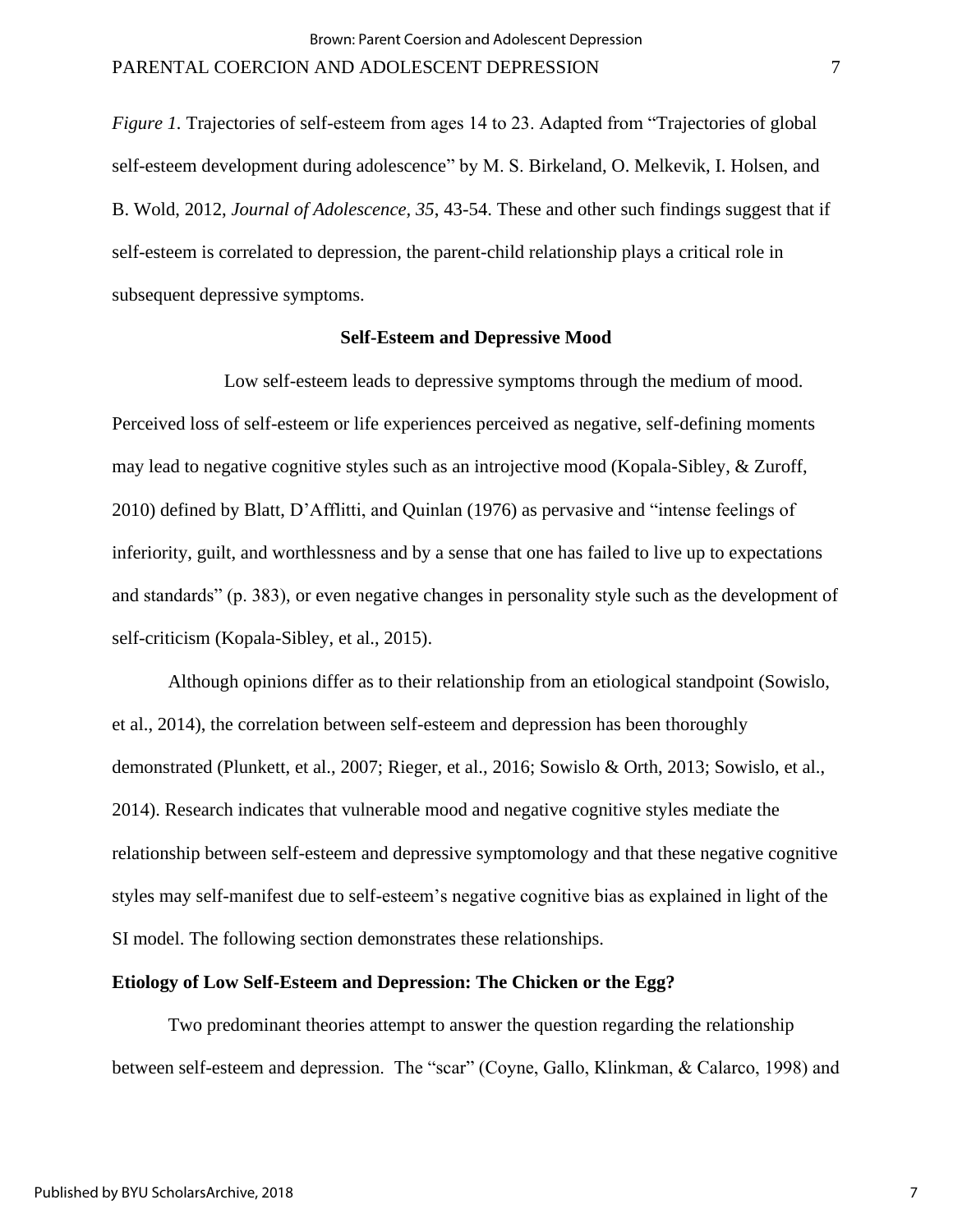"vulnerability" (Beck, 1967) models have produced valid explanations for this relationship, suggesting that the most accurate answer may be synergistic in nature.

**The Scar Model of depression and self-esteem.** The Scar Model (e.g. Coyne, et al., 1998) suggests that the individual who experiences depressive symptoms carries "scars" or longterm effects from those experiences, and that these "scars" manifest themselves in a lower global self-esteem. In this model, depression is the instigator, and low self-esteem the result. In other words, people struggling with depression slowly begin to feel bad about themselves and their inability to effectively cope with personal negative affect (Sowislo & Orth, 2013).

**The Vulnerability Model of depression and self-esteem.** The Vulnerability Model (Beck, 1967) posits the opposite; namely, that low self-esteem leads to depressive symptoms. In greater detail, negative beliefs about one's self may result in the development of negative cognitive styles and/or moods that leave a person particularly vulnerable to depressive symptoms (Sowislo & Orth, 2013). These negative cognitive styles and/or moods are not depression themselves (Abela, Webb, Wagner, Ho, & Adams, 2006; Kopala-Sibley & Zuroff, 2010), but serve as a catalyst to depressive symptomology if triggered by things such as negative lifeevents, stress (Auerbach, et al., 2014), or, as later discussed, relatively ambiguous social situations (Platt, Water, Schulte-Koerne, Engelmann, & Salemink, 2017; Vassilopoulos & Moberly, 2012).

Although the scar and vulnerability models of depression and self-esteem are both supported by research, a meta-analysis of the data (Sowislo & Orth, 2013) shows more substantial evidence for the vulnerability model. This suggests that together they may create a more holistic answer; namely, that a lowering of self-esteem gives rise to depressive symptoms which, in turn, may leave a lasting impact on the individual by increasing loss of affectual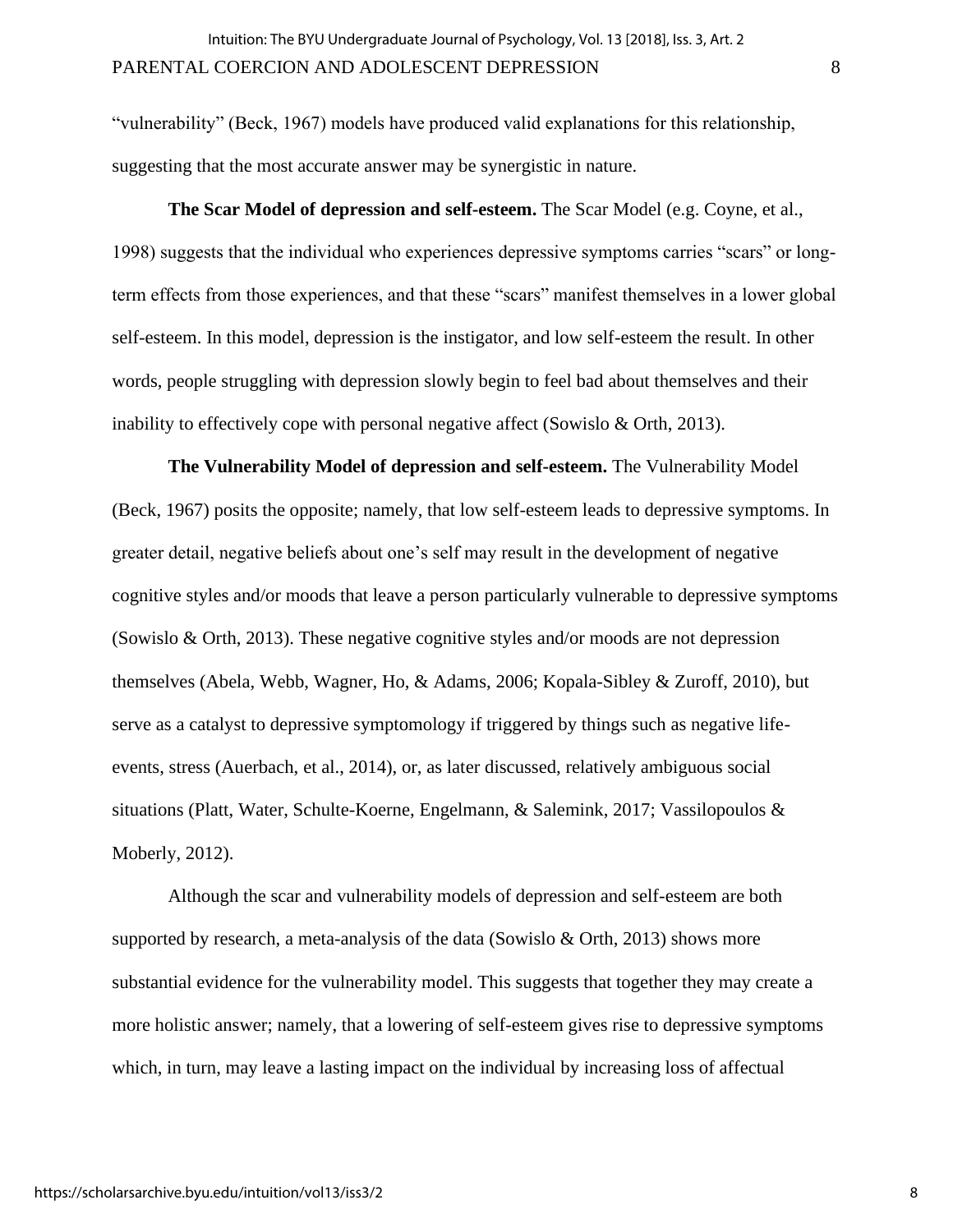control, hopelessness, and an even further lowering of self-esteem, possibly creating a depressive, downward spiral.

### **Cognitive Bias and Perception**

Beliefs may predispose individuals to certain behaviors, interpretations, or even moods. As stated earlier, self-esteem may be defined as the inherent beliefs one holds about his or her own value and competence (James, 1985; Rosenberg, 1965). If one's belief about his or her own value is negative in nature, the result may be a negatively biased perception of reality. A recent analysis (Platt, et al., 2017) of studies in cognitive bias in youth discovered strong correlations between negative cognitive biases and youth depression. Recent studies suggest that the inherent, negative beliefs an adolescent brings to any given situation may influence him or her through attention bias (Dalgleish, et al., 2003; Harrison and Gibb, 2014) as well as interpretation bias (Eley, et al., 2008).

**Cognitive bias.** Inherent beliefs influence our choice of the stimuli to which individuals give our attention. Using a common test known as a "Dot-probe" test (MacLeod, Mathews, & Tata, 1986), researchers are able to measure the reaction time of participants in the recognition of negative versus neutral stimuli. Studies done in this manner show a strong correlation between a cognitive bias towards negative stimuli, depressed youth (Hankin, Gibb, Abela, & Flory, 2010), and youth with vulnerability to depression (Joormann, Talbot, & Gotlib, 2007). Children who experienced depressive symptoms, as well as non-depressed children of depressed parents ("vulnerable children") showed a much quicker reaction time in the recognition of negative stimuli. This bias towards negative stimuli plays a large role in the social stimuli to which both depressed and vulnerable youth give their attention.

9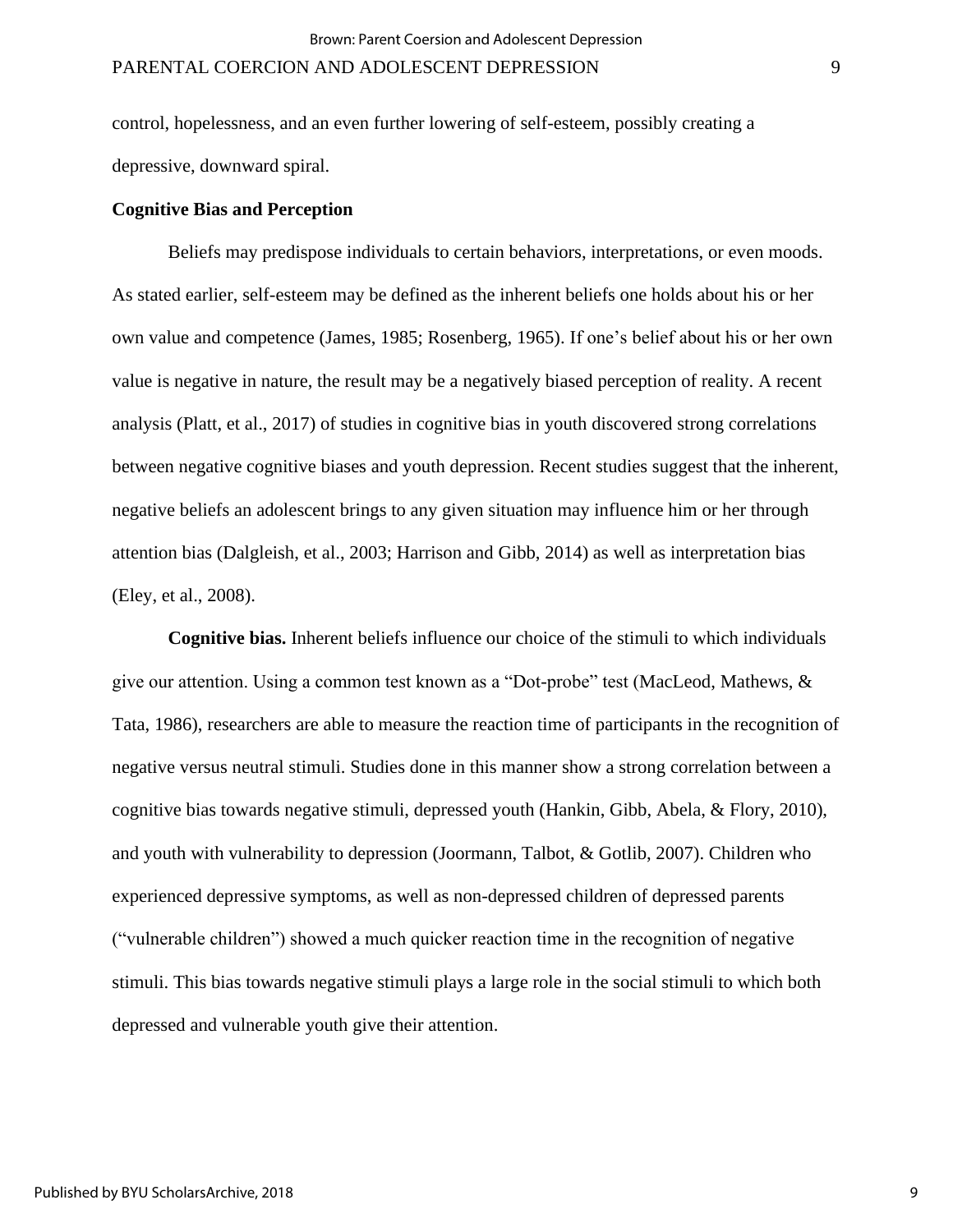**Interpretation bias.** Similar studies suggest that cognitive bias plays a role in how individuals interpret stimuli as well (Eley, et al., 2008; Reid, et al., 2006). The most common measurements of negative cognitive bias are the ambiguous stories task and the ambiguous words task (Mathews & Mackintosh, 2000), in which participants are given ambiguous words, sentences, or stories and are then asked to interpret them. Negative interpretations are correlated with a negative cognitive bias. Eley, et al. (2008) found significant positive correlation between negative interpretation scores and depressive symptomology. Another study (Dearing & Gotlib, 2009) suggests that negative interpretation bias may play a role in vulnerable, but not depressed youth. In other words, whether the words or stories were interpreted in a negative, neutral, or positive light depended to a large extent on the pre-existing beliefs of the individual that was asked to interpret them.

**Attentive and Interpretive bias in light of self-esteem.** Low self-esteem may act as a negative cognitive bias, creating an interpretive lens that may lead to pervasive, negative attitudes or moods. Although very little research has been done studying self-esteem as a cognitive bias, at least one study (Dineen & Hadwin, 2004) shows that negative self-judgement (i.e. low self-esteem) is positively correlated to depressive symptomology. In light of the present, general research in regards to negative cognitive biases, a low sense of self-esteem could cause youth to give undue attention to negative stimuli, exhibit an overly extreme perception of negative stimuli and/or choose a negative interpretation of ambiguous or even benign situations. Low self-esteem could act as both a false interpreter of benign situations, and an intensifier of negative events, leading to even lower self-esteem. Such intense feelings of low self-worth have been described as introjection (intense feelings of inferiority, guilt, and worthlessness), as well as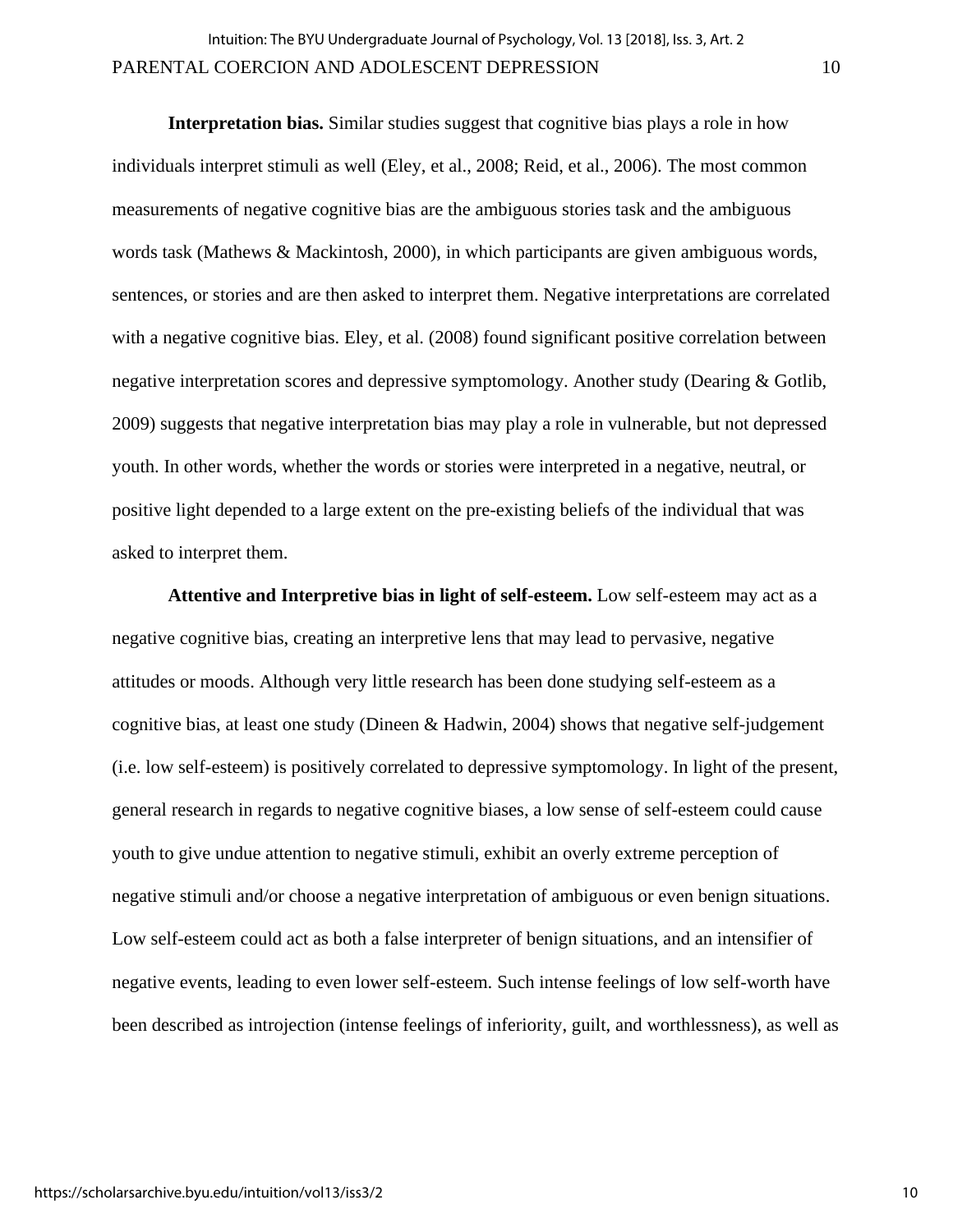anaclitic (fears of being abandoned, and by wishes to be cared for, loved, and protected) mood states (Blatt, et al., 1967).

### **Mood and Resultant Vulnerability Towards Depression**

While these negative moods and/or cognitive styles are not symptoms of clinical depression, they are, in some cases, its predecessors (Kopala-Sibley & Zuroff, 2010). Among those who have never experienced depression, levels of vulnerability across the population are not universally equal (Platt, et al., 2017). Within the category of non-depressed adolescents exists a sub-category of individuals who are more vulnerable to future depressive symptomology (Platt, et al., 2017). While adolescence is a particular time when depression usually begins to arise (Auerbach, et al., 2014), these negative cognitive biases can and do exist even earlier (Kopala-Sibley & Zuroff, 2010). The effects of negative cognitive style on interpersonal relationships, stress, and self-esteem, as well as the role of vulnerability as the mediator between negative cognitive style and depression will be discussed in the following sections.

### **Depressogenic Vulnerability: Fertile Soil for Seeds of Stress**

While all individuals experience stress on a daily basis, the effect stressors have depends a great deal on the stressor's perceived level of severity (Fernandez & Sheffield, 1996). As discussed earlier, one's perception is heavily influenced by the cognitive biases created over a lifetime through individual experience and learning. It follows that negative cognitive styles can manifest themselves by creating a pervasively negative perception. Individuals who manifest a negative cognitive style are considered more "vulnerable" or prone to later depression because they are more prone to pay closer attention to negative feedback and stimuli, as well as interpret situations in a negative light (Abela, et al., 2006; Kopala-Sibley & Zuroff, 2010).

# **Negative Cognitive Styles and Effect on Interpersonal Relationships.**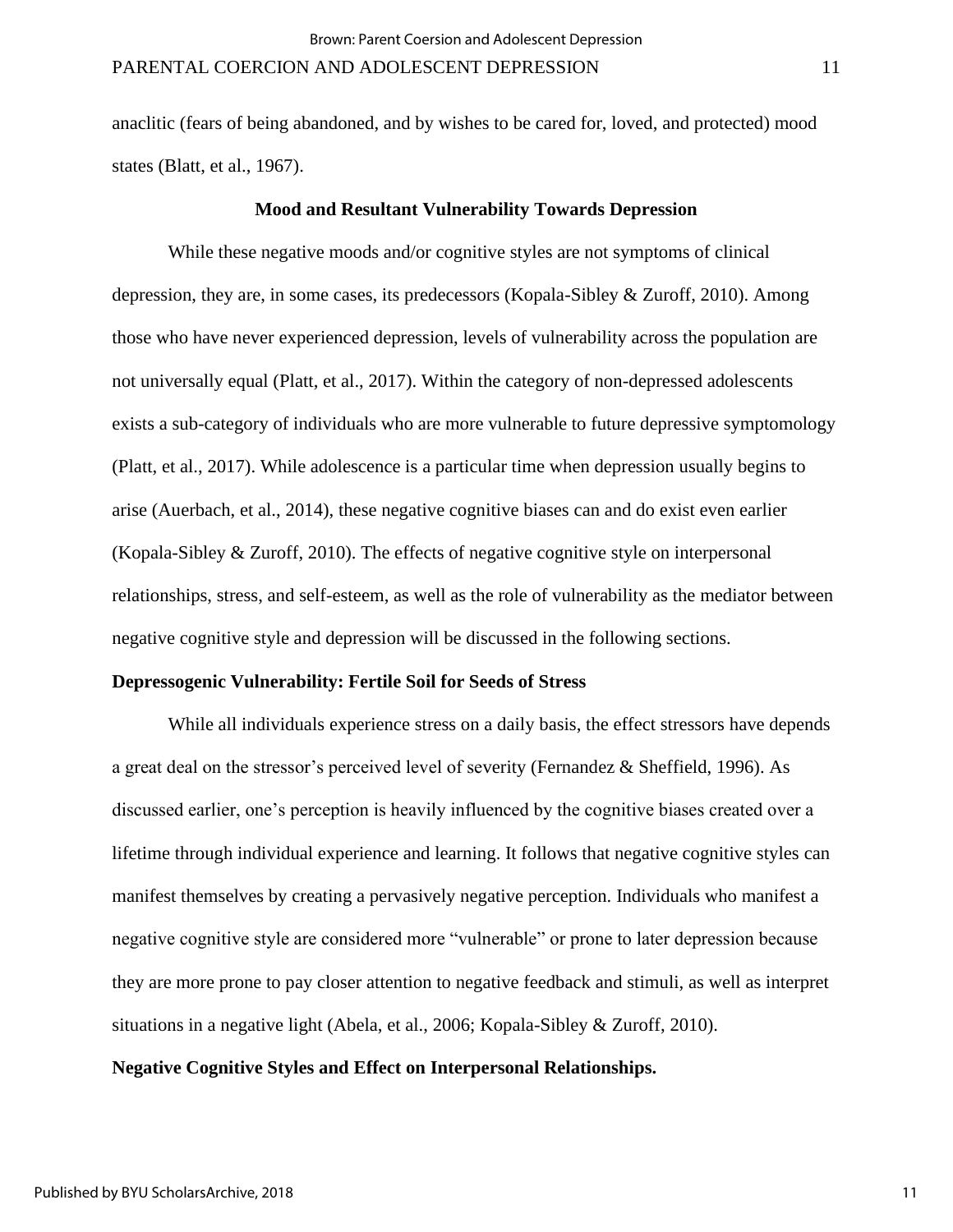Negative cognitive vulnerabilities have been shown to increase the amount of stress in interpersonal relationships (Abela, et al., 2006; Auerbach, et al., 2014). Referring back to the SI and looking-glass model, our thoughts, beliefs, perceptions, and, eventually, our behavior are all derived from interpersonal relationships. Negative perceptions of interpersonal relationships lead to greater levels of stress. Auerbach et al. (2014) aptly state in their study of adolescent selfcriticism, hassles, and youth depression that "depressogenic cognitive vulnerabilities appear to continuously influence one's perceptions, expectations, and responses to interpersonal relationships and thereby increase susceptibility to depression" (p. 922). Seen holistically, depressing, interpersonal experiences may lead to more depressing, interpersonal experiences, because with each new experience viewed from a negative cognitive bias, the perceptions, expectations, and responses of the person become more depressogenic in nature.

### **Self-Criticism and Depression**

Self-criticism or self-blame has received particular attention as a negative cognitive style (Auerbach, et al., 2014). A strong characteristic of self-criticism is the attachment of worth to achievement, with lack of expected achievement (both reasonable and unreasonable) resulting in a perceived loss of self-worth (Aurbach, et al., 2014; James, 1985). With "well-being" dependent on often unrealistic expectations, adolescents who blame themselves for lack of achievement or for a failed relationship with a parent or significant other are more vulnerable to future depression. Negative cognitive styles or moods, while not depression in and of themselves, serve as a depressive functional framework leaving one vulnerable to later, clinical levels of depression.

# **Conclusion**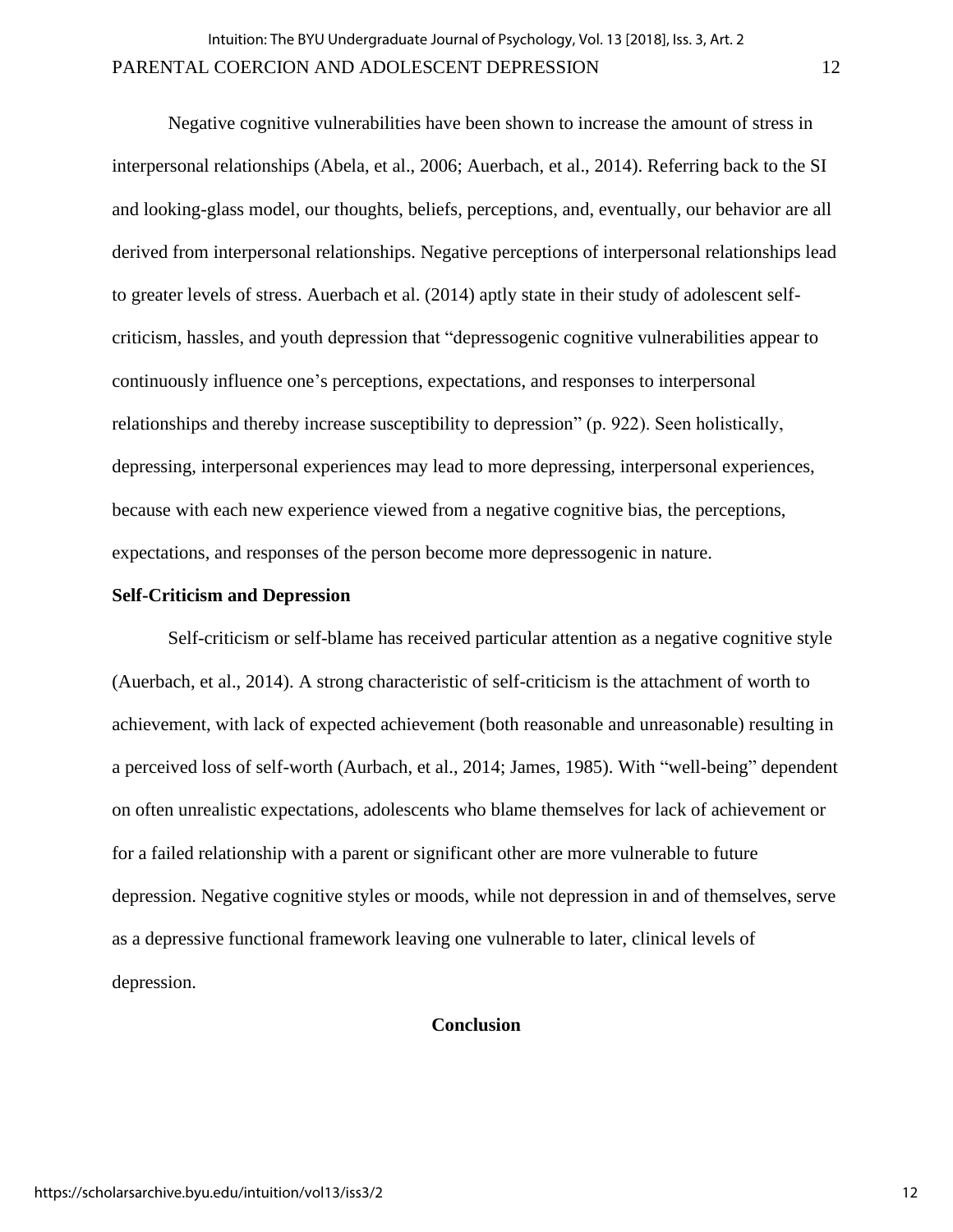Depression is a multi-faceted, complex condition with many contributing factors and manifestations. While causation is plural in nature, depressogenic vulnerabilities in the form of negative mood, negative cognitive bias, and overall negative style serve as key components of later depressive symptoms. These vulnerable cognitive styles begin to form early on in adolescent life, crystallizing before adulthood. Although many factors in a child's life can influence the formation of these cognitive styles, a low sense of self-worth or self-esteem has been shown to be a leading cause of their development. While self-esteem forms through social interaction in general, the parent-child relationship plays a critical role in its development during the adolescent years. Seeing that parental support and affection have a direct and positive relationship with the development of high self-esteem and are negatively correlated with depressive symptomology, preventative action should focus on strengthening the parent-child relationship to be one of mutual respect, affection, and support. In increasing mutual regard for each other, adolescent self-esteem may rise, and the probability of at least partially mitigating depressive symptomology may increase.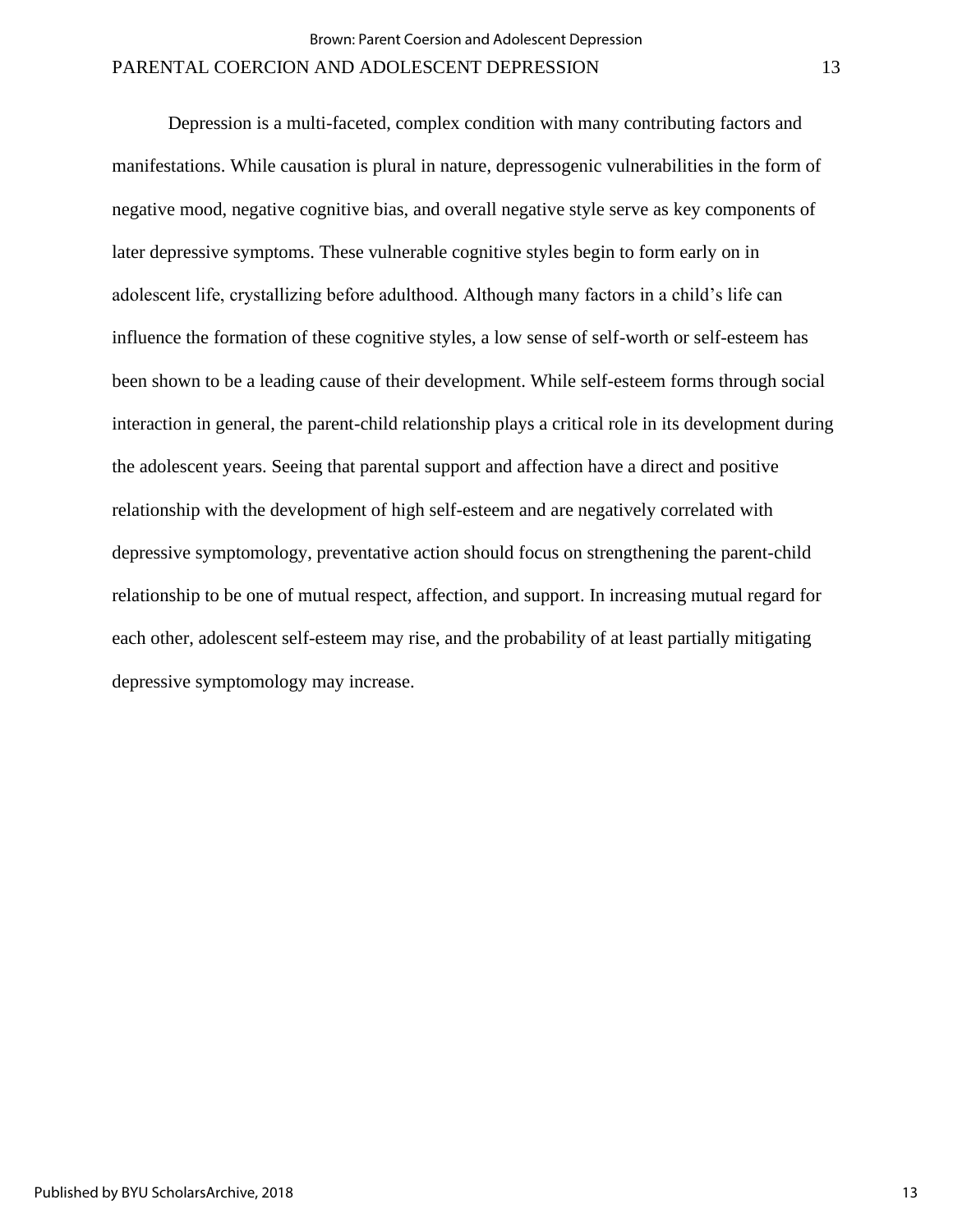### References

- Abela, J. R. Z., Webb, C. A., Wagner, C., Ho, M. R., & Adams, P. (2006). The role of selfcriticism, dependency, and hassles in the course of depressive illness: A multi-wave longitudinal study. *Personality and Social Psychology Bulletin, 32*(3), 328-338. DOI:10.1177/0146167205280911
- Auerbach, R. P., Ho, M. R., & Kim, J. C. (2014). Identifying cognitive and interpersonal predictors of adolescent depression. *Journal of Abnormal Child Psychology, 42*(6), 913- 924. DOI:10.1007/s10802-013-9845-6
- Barber, B. K., Stolz, H. E., & Olsen, J. A. (2005). Parental support, psychological control, and behavioral control: Assessing relevance across time, culture, and method. *Monographs of the Society for Research in Child Development, 70*(4), 1–137.
- Beck, A. T. (1967). *Depression: Clinical, experimental, and theoretical aspects*. New York, NY: Harper & Row.
- Birkeland, M. S., Melkevik, O. Holsen, I., & Wold, B. (2012). Trajectories of global self-esteem development during adolescence. *Journal of Adolescence, 35*(1), 43-54.
- Blatt, S. J., D'Afflitti, J. P., & Quinlan, D. M. (1976). Experiences of depression in normal young adults. *Journal of Abnormal Psychology, 85*(4)*,* 383– 389.
- Boudreault-Boucard, A. M., Dion, J., Hains, J., Vandermeerschen, J., Laberge, L., &Perron, M. (2013). Impact of parental emotional support and coercive control on adolescents' selfesteem and psychological distress: Results of a four-year longitudinal study. *Journal of Adolescence, 36*(4), 695-704.
- Charon, Joel M. (2004). *Symbolic Interactionism: An Introduction, An Interpretation, An Integration*. Boston MA: Pearson.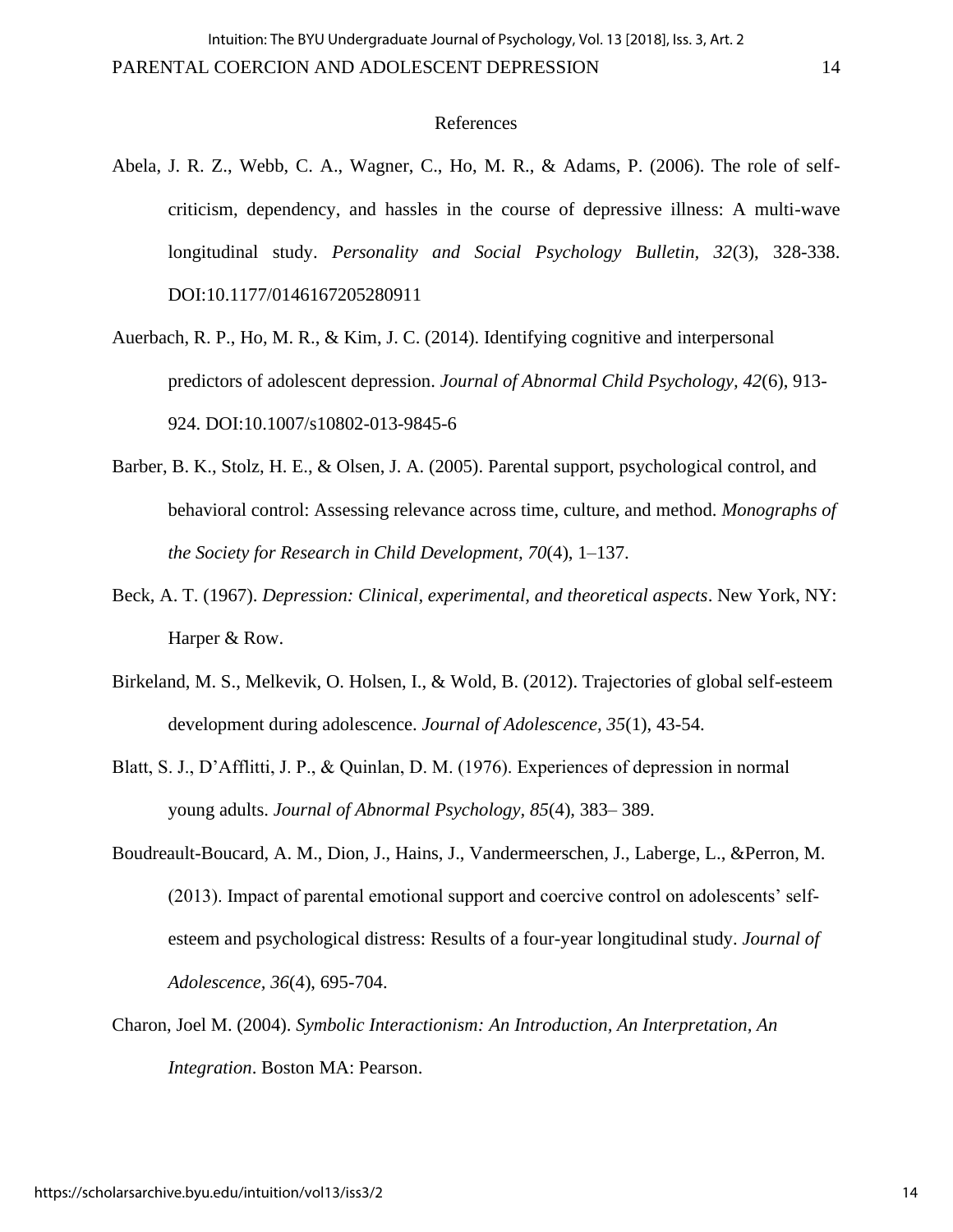Conger, K., Conger, R. D., & Scaramella, L. V. (1997). Parents, siblings, psychological control, and adolescent adjustment. *Journal of Adolescent Research, 12*(1), 113–138.

Cooley, C. H., (1902). *Human Nature and the Social Order*, New York: Scribner. pp. 152:

- Coyne, J. C., Gallo, S. M., Klinkman, M. S., & Calarco, M. M. (1998). Effects of recent and past major depression and distress on self-concept and coping. *Journal of Abnormal Psychology*, *107*(1), 86-96. doi:10.1037/0021-843X.107.1.86
- Dalgleish, T., Taghavi, R., Neshat-Doost, H., Moradi, A., Canterbury, R., & Yule, W. (2003). Patterns of processing bias for emotional information across clinical disorders: A comparison of attention, memory, and prospective cognition in children and adolescents with depression, generalized anxiety, and posttraumatic stress disorder. *Journal Of Clinical Child And Adolescent Psychology*, *32*(1), 10-21.

doi:10.1207/15374420360533022

- Dearing, K. F., & Gotlib, I. H. (2009). Interpretation of ambiguous information in girls at risk for depression. *Journal of Abnormal Child Psychology*, *37*(1), 79-91. doi:10.1007/s10802- 008-9259-z
- Dineen, K. A., & Hadwin, J. A. (2004). Anxious and depressive symptoms and children's judgements of their own and others' interpretation of ambiguous social scenarios. *Journal of Anxiety Disorders*, *18*(4), 499-513. doi:10.1016/S0887-6185(03)00030-6

Eley, T. C., Gregory, A. M., Lau, J. F., McGuffin, P., Napolitano, M., Rijsdijk, F. V., & Clark, D. M. (2008). In the face of uncertainty: A twin study of ambiguous information, anxiety and depression in children. *Journal of Abnormal Child Psychology, 36*(1), 55-65. doi:10.1007/s10802-007-9159-7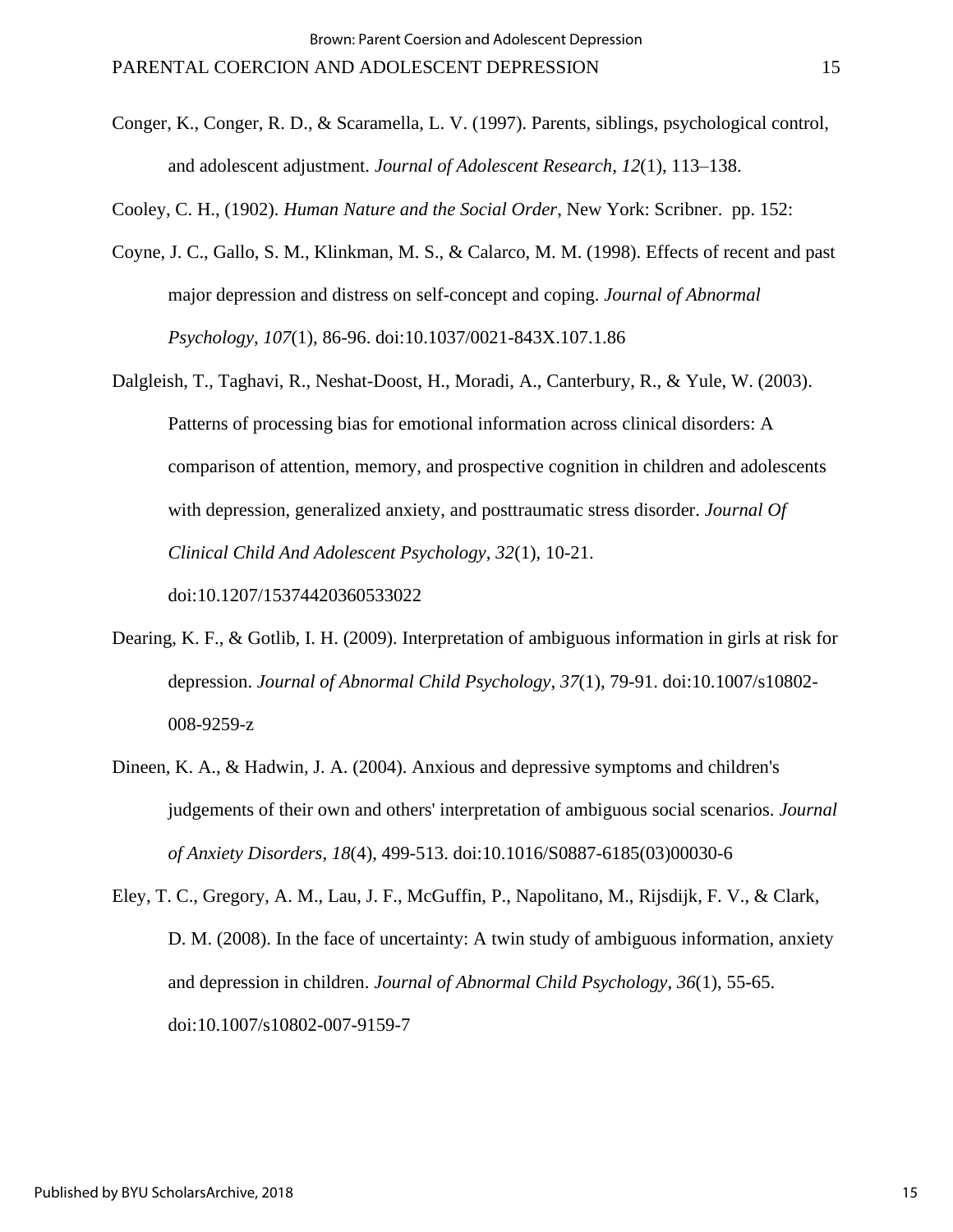Everaert, J., Tierens, M., Uzieblo, K., & Koster, E. W. (2013). The indirect effect of attention bias on memory via interpretation bias: Evidence for the combined cognitive bias hypothesis in subclinical depression. *Cognition and Emotion*, *27*(8), 1450-1459. DOI:10.1080/02699931.2013.787972

- Fernandez, E., & Sheffield, J. (1996). Relative contributions of life events versus daily hassles to the frequency and intensity of headaches. *Headache, 36*(10), 595-602.
- Ge, X., Best, K., Conger, R. D., & Simons, R. L. (1996). Parenting behaviors and the occurrence and co-occurrence of adolescent depressive symptoms and conduct problems. *Developmental Psychology, 32*(4)*,* 717–731.
- Gibb, B. E., Alloy, L. B., Walshaw, P. D., Comer, J. S., Shen, G. H. C., & Villari, A. G. (2006). Predictors of attributional style change in children. *Journal of Abnormal Child Psychology, 34*(3), 425–439.
- Hankin, B. L., Gibb, B. E., Abela, J. Z., & Flory, K. (2010). Selective attention to affective stimuli and clinical depression among youths: Role of anxiety and specificity of emotion. *Journal of Abnormal Psychology*, *119*(3), 491-501. doi:10.1037/a0019609
- Harrison, A. J., & Gibb, B. E. (2014). Attentional biases in currently depressed children: An eyetracking study of biases in sustained attention to emotional stimuli. *Journal of Clinical Child and Adolescent Psychology, 44*(6), 1008-1014.

Holmes, J. (1993). *John Bowlby & Attachment Theory*. *Makers of modern psychotherapy.*  London: Routledge.

doi: 10.1080/15374416.2014.930688

James, W. (1985). *Psychology: The briefer course.* South Bend, IN: University of Notre Dame Press. (p. 54)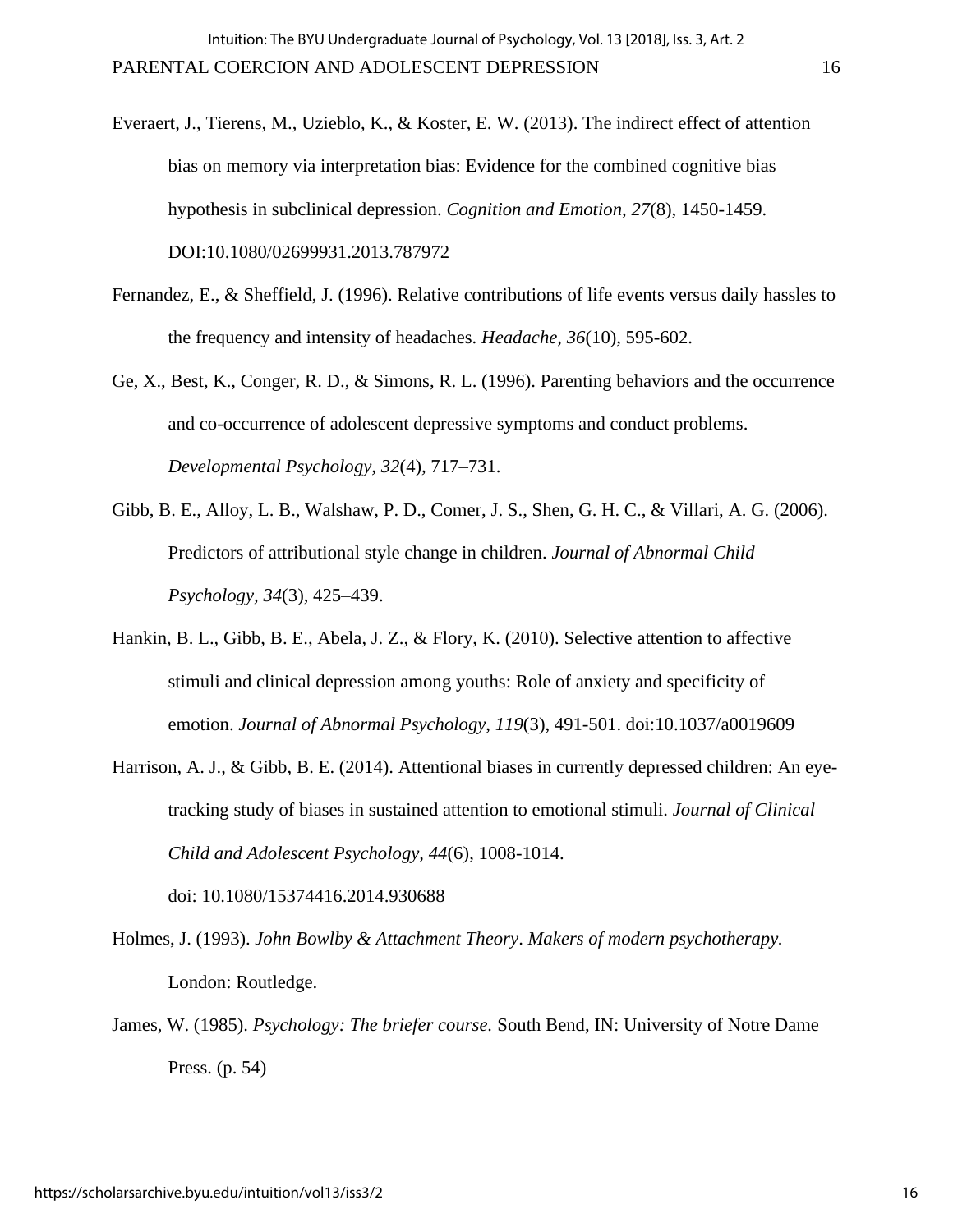- Jenkins, S. R., Goodness, K., & Buhrmester, D. (2002). Gender differences in early adolescents' relationship qualities, self-efficacy, and depression symptoms. *Journal of Early Adolescence, 22*(3), 277–309.
- Johnson, J. G., Cohen, P., Smailes, E. M., Skodol, A. E., Brown, J., & Oldham, J. M. (2001). Childhood verbal abuse and risk for personality disorders during adolescence and early adulthood. *Comprehensive Psychiatry*, *42*(1), 16-23. doi:10.1053/comp.2001.19755
- Joormann, J., Talbot, L., & Gotlib, I. H. (2007). Biased processing of emotional information in girls at risk for depression. *Journal of Abnormal Psychology*, *116*(1), 135-143. doi:10.1037/0021-843X.116.1.135
- Kaslow, N. J., Deering, C. G., & Racusin, G. R. (1994). Depressed children and their families. *Clinical Psychology Review, 14*(1), 39–59.
- Kopala-Sibley, D. C., & Zuroff, D. C. (2010). Proximal predictors of depressive symptomatology: Perceived losses in self-worth and interpersonal domains and introjective and anaclitic mood states. *Cognitive Behaviour Therapy*, *39*(4), 270-282. DOI:10.1080/16506073.2010.501810
- Kopala-Sibley, C. D., Zuroff, D. C., Hankin, B. L., & Abela, J. R. Z. (2015). The development of self-criticism and dependency in early adolescence and their role in the development of depressive and anxiety symptoms. *Personality and Social Psychology Bulletin, 41*(8), 1094-1109. DOI: 10.1177/0146167215590985
- Lewinsohn, P. M., Steinmetz, J. L., Larson, D. W., & Franklin, J. (1981). Depression-related cognitions: Antecedent or consequence? *Journal of Abnormal Psychology*, *90*(3), 213– 219. DOI:10.1037/0021-843X.90.3.213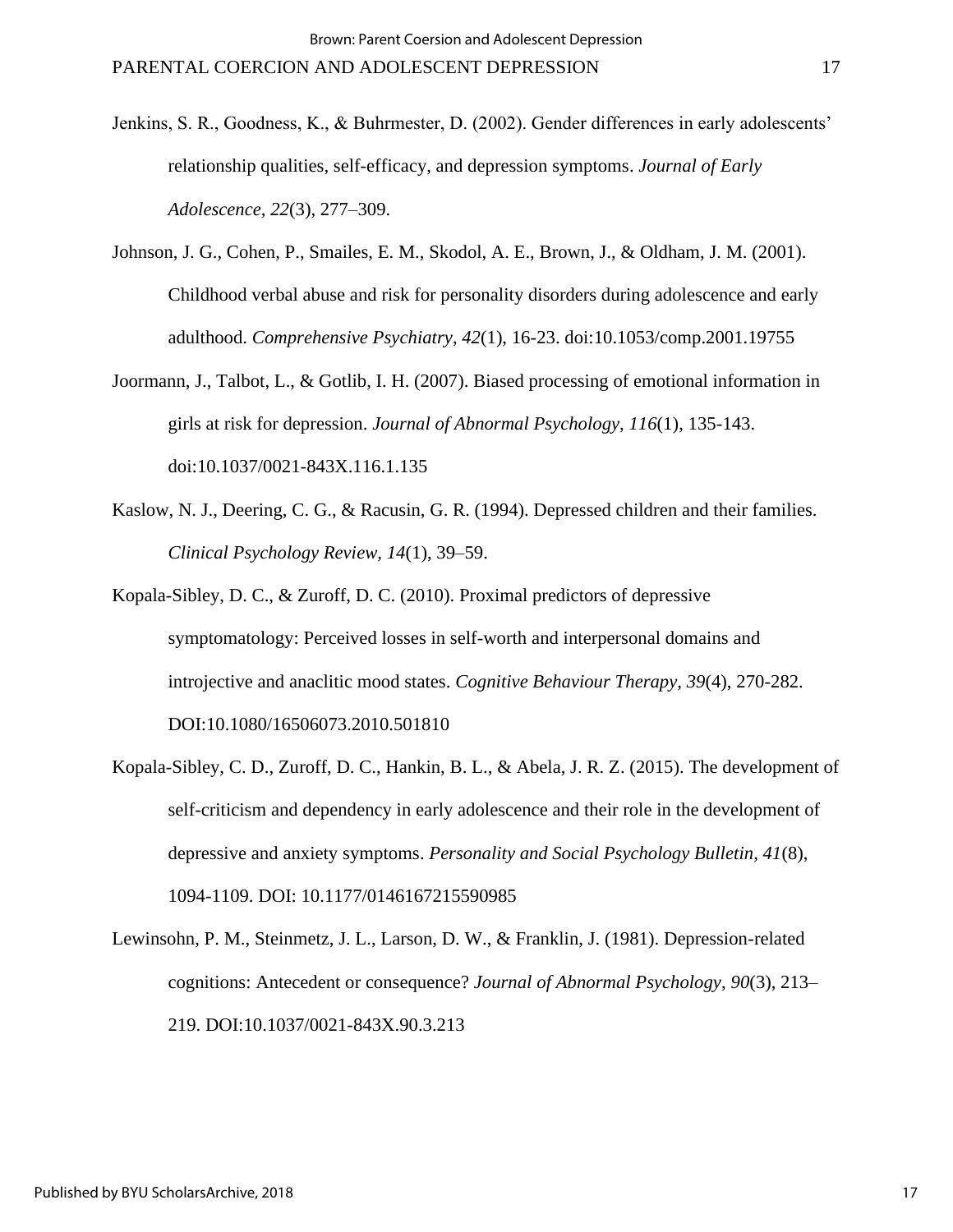- MacLeod, C., Mathews, A., & Tata, P. (1986). Attentional bias in emotional disorders. *Journal of Abnormal Psychology*, *95*(1), 15-20. doi:10.1037/0021-843X.95.1.15
- Mann, D. (2008). *Understanding Society: A Survey of Modern Social Theory*. Oxford University Press.
- Mathews, A. M., & Mackintosh, B. (2000). Induced emotional interpretation bias and anxiety. *Journal of Abnormal Psychology, 109*(4), 602-615.
- McAdams, T. A., Fruhlin, V. R., Narusyte, J., Ganivan, J. M., Reiss, D., Spotts, E., Neiderhiser, J. M., Lichtensetein, P., & Eley, T. C. (2017). Associations between the parent—child relationship and adolescent self-worth: A genetically informed study of twin parents and their adolescent children. *Journal of Child Psychology and Psychiatry, 58*(1), 46-54.

Mead, G. H. (1934). *Mind, self and society*. Chicago, IL: University of Chicago Press.

- Meadows, S. O., Brown, J. S., & Elder, G. H., Jr. (2006). Depressive symptoms, stress, and support: Gendered trajectories from adolescence to young adulthood. *Journal of Youth and Adolescence, 35*(1), 93–103.
- Mercer, J. (2006). *Understanding attachment: Parenting, child care, and emotional development*. Westport, CT: Praeger Publishers. pp. 39-40.
- Oliver, J. M., & Paull, J. C. (1995). Self-esteem and self-efficacy; perceived parenting and family climate; and depression in university students. *Journal of Clinical Psychology*, *51*(4), 467-481. doi:10.1002/1097-4679(199507)51:4<467::AID-JCLP2270510402>3.0.CO;2-0
- Platt, B., Water, A. M., Schulte-Koerne, G., Engelmann, L., & Salemink, E. (2017). Review of cognitive biases in youth depression: attention, interpretation and memory. *Cognition and Emotion, 31*(3), 462-483, doi: 10.1080/02699931.2015.1127215